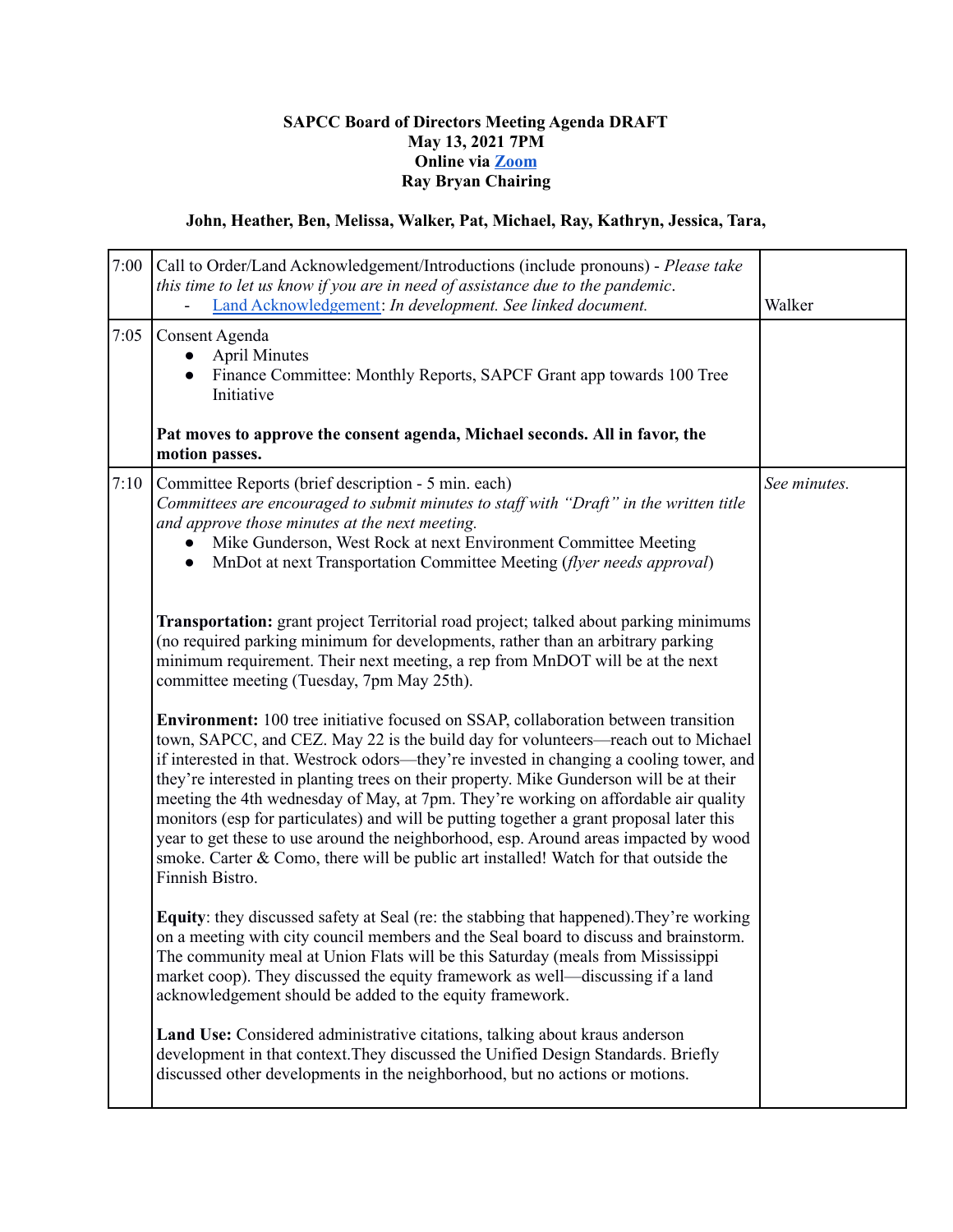| 7:30 | Park Naming - "Chekpa/Cekpa" - Email to parks?                                                                                                                                                                                                                                                                                                                                                                                                                                                                                                                                                                                 | Michael      |
|------|--------------------------------------------------------------------------------------------------------------------------------------------------------------------------------------------------------------------------------------------------------------------------------------------------------------------------------------------------------------------------------------------------------------------------------------------------------------------------------------------------------------------------------------------------------------------------------------------------------------------------------|--------------|
|      | Environment committee and Karen Nelson, new park at Westgate will have a new<br>name! It will be a city park. Indigenous elders have recommended this name: cekpa.<br>See Michael's document. Environment passed a motion that we forward this name<br>recommendation to Parks. Michael moves that we support the naming of the park as<br>"cepka" and we encourage Parks to incorporate an Indigenous artist for some of the<br>public art. Pat seconded. All in favor, the motion passes.                                                                                                                                    |              |
| 7:50 | 280 Speed Limit Resolution                                                                                                                                                                                                                                                                                                                                                                                                                                                                                                                                                                                                     | Pat          |
|      | See packet for more details. We have heard the MnDot is doing a speed study on<br>280—we think the speed limit may be raised. Transportation & Environment created a<br>resolution advocating against the speed limit being increased—noting that the "85th<br>percentile rule" is under scrutiny in the engineering and transit fields, and other<br>reasons. Michael notes that we talk about this in terms of the 280 example, but this<br>would be an important resolution in other parts of the neighborhood and city. Pat<br>moves this resolution be passed along, Michael seconds. All in favor, the motion<br>passes. |              |
| 8:00 | Land Acknowledgement Development                                                                                                                                                                                                                                                                                                                                                                                                                                                                                                                                                                                               | Walker       |
|      | See google doc. Lots of good momentum around this, Walker recommends that<br>everyone take another look at the google doc and the draft LA, and and their own edits<br>to work on verbiage that we agree on. Folks are free to draft their own land<br>acknowledgements in the google doc, too, to figure out wording that we want, and are<br>recommended to track changes (or make "suggested edits") in the document.                                                                                                                                                                                                       |              |
|      | Ray recommends we say "The Council" instead of we.                                                                                                                                                                                                                                                                                                                                                                                                                                                                                                                                                                             |              |
|      | We like the main part coming from the council, the official acknowledgement, and the<br>"offering a resource" part to be more personal we vs. they discussion                                                                                                                                                                                                                                                                                                                                                                                                                                                                  |              |
| 8:30 | <b>Financial Review</b><br>Grants/Loan Updates<br>Seeking Accountant Referral                                                                                                                                                                                                                                                                                                                                                                                                                                                                                                                                                  | Kathryn/John |
|      | They're looking for an accountant—recommendation welcome!                                                                                                                                                                                                                                                                                                                                                                                                                                                                                                                                                                      |              |
|      | PPP loan was forgiven! If folks have any in depth questions about financials, it'd be<br>great to have those asked in advance vs. bringing up complicated issues during the<br>meeting.                                                                                                                                                                                                                                                                                                                                                                                                                                        |              |
|      | Garden has been reimbursed—there was a shortfall in cash flow while we were waiting<br>to be reimbursed by the city. Reimbursement was received $(\sim $19,000)$ .                                                                                                                                                                                                                                                                                                                                                                                                                                                             |              |
|      | Presentation for star grant territorial project, tomorrow morning (pat and kathryn doing<br>this).                                                                                                                                                                                                                                                                                                                                                                                                                                                                                                                             |              |